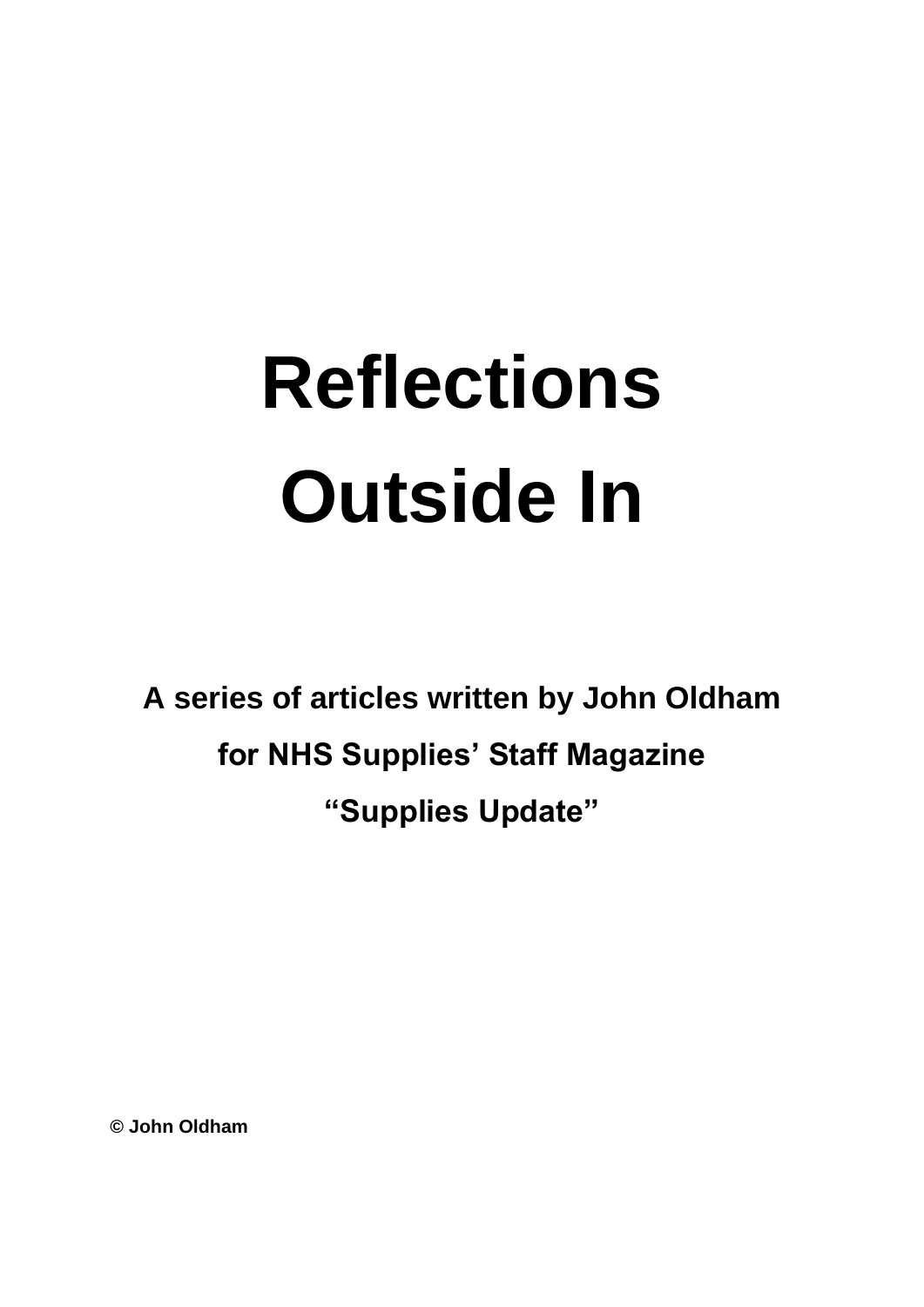The fiftieth anniversary of the NHS provides opportunities to celebrate something which is the envy of the world. It also provides the opportunity for reflection, particularly by those who have been associated with it for a major part of that time, and to assess the progress made.

I have been indulged with this column, over the next few editions, to give some reflections on the supplies service. The usual place to start is the beginning but, never being one who blindly accepted conventional wisdom, I have elected to start before the beginning, of the NHS that is.

An insight into the supplies service pre NHS is provided by what for decades was the only textbook - A. Milsom's Handbook on Kitchens and Stores and Institution Administrative Departments. The indispensable reference book for the Steward who, in those pre-NHS days, was responsible for supplies and a whole host of other things.

The book carries advertising, presumably to help with the cost (I don't think it made the best-seller list) and some of the advertisers are still supplying the NHS, although prices have changed since the early nineteen hundreds. Plenty of Empire goods and not much remotely European! The Anglo American Oil Co Ltd advertised its range of Valor Perfection Oil Cooking Stoves (two three and four burner sizes from 29/6) and Oil Heaters. A Roberts Royal Windsor Soap advertisement warned readers to beware of inferior imitations and use the real thing, "as supplied to 7 monarchs and 15 members of royal families". Nestles coined the phrase "The Health of the Nation" in its advertisement for milk; I seem to have heard that in another context. Ovaltine was "building up brain nerve and body" at 1/6, 2/6 & 4/6.

As well as giving comprehensive details on various sorts of tenders and contracts, the book was an invaluable source of information in all sorts of areas, from advice to the Laundry Department on mangling and ironing and the need for fine weather for drying blankets, to advice to the Storekeeper on the difference between the carcass of a rabbit and a cat (I understand that this is no longer in the CIPS syllabus).

There is also some useful information in the large section on Institution Accounts on comparative dietary costs for the year ended Lady Day 1908. These range from four shillings and tuppence three farthings to five shillings and ninepence farthing (try to get modern computers to cope with that in figures!) per patient per week. I can imagine the monthly performance review with the Workhouse Master!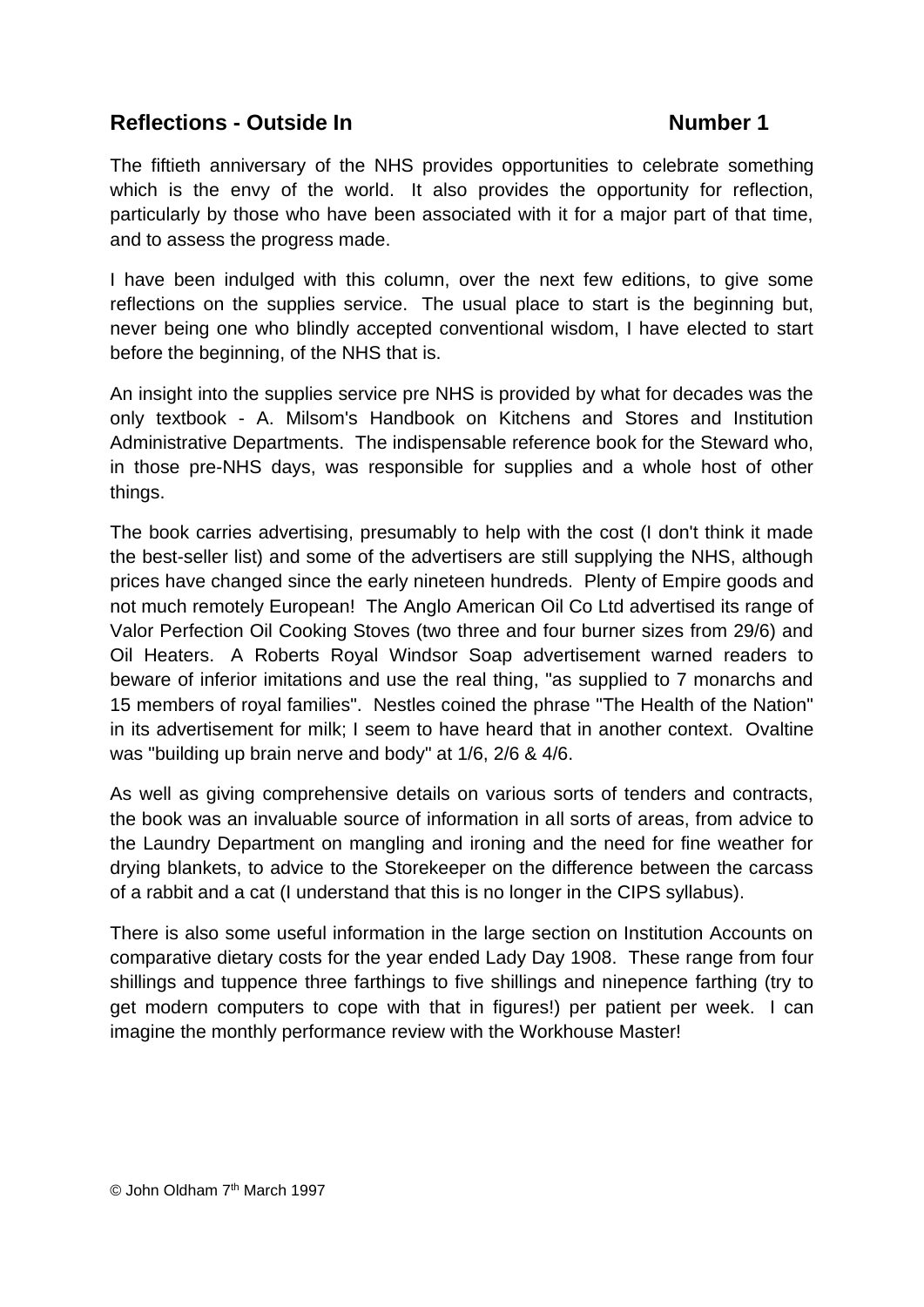My second column brings us to the birth of the NHS. The National Health Service Act 1946 established a tripartite service with hospital services provided by Regional Hospital Boards, Teaching Hospital Boards and some 400 Hospital Management Committees, community services provided by 174 local authorities and general medical and dental services etc. provided by 134 Executive Councils.

Circular HMC(48)1 referred to the responsibility of Hospital Management Committees for acquiring and maintaining equipment and went on "it will be for Management Committees to decide the future methods and sources of supply ....". No involvement of the Regions at that time!

Circular HMC(48)2 referred to the appointment of a Supplies Officer to each Management Committee to be responsible for the acquisition storage and distribution of supplies. Some hospital groups chose to make this a joint appointment, combining it usually with the post of Group Secretary.

By the following year there is evidence that the Minister was concerned about economy and efficiency in supplies. HMC(49)72 refers to the extension of central purchasing and contracting "wherever it appears to be economically or otherwise advantageous or necessary". What he didn't do was to draw attention to Section 64 of the NHS Act 1946 which gave power to local health authorities to "purchase and store and supply" goods to the hospital service. Very few local authorities did this and the subject of collaboration was raised at later stages in the development of the NHS.

In 1954, the Bradbeer report on the Internal Administration of Hospitals referred to the importance of organising supply services in the most economic and effective way "The fundamental question is what is the most economic unit for purchasing ....". This lead to the establishment of the Committee on Hospital Supplies under the Chairmanship of Sir Frederick Messer. The first of a number of investigations into supplies arrangements for the NHS. More of Messer next time.

Does anyone else have their revision notes for the IHSM examinations in the mid sixties?

# **Additional paragraph if space permits**

For those with an interest in figures, a morsel of historical financial information. In the period ending 31 March 1949 the South Western Regional Hospital Board spent £224,777 on its Capital Account; the following year it spent £491,581. On the capital equipment side, the most significant and recurring capital items in those early years were x-ray equipment; a Bath hospital had an x-ray room equipped for £9629.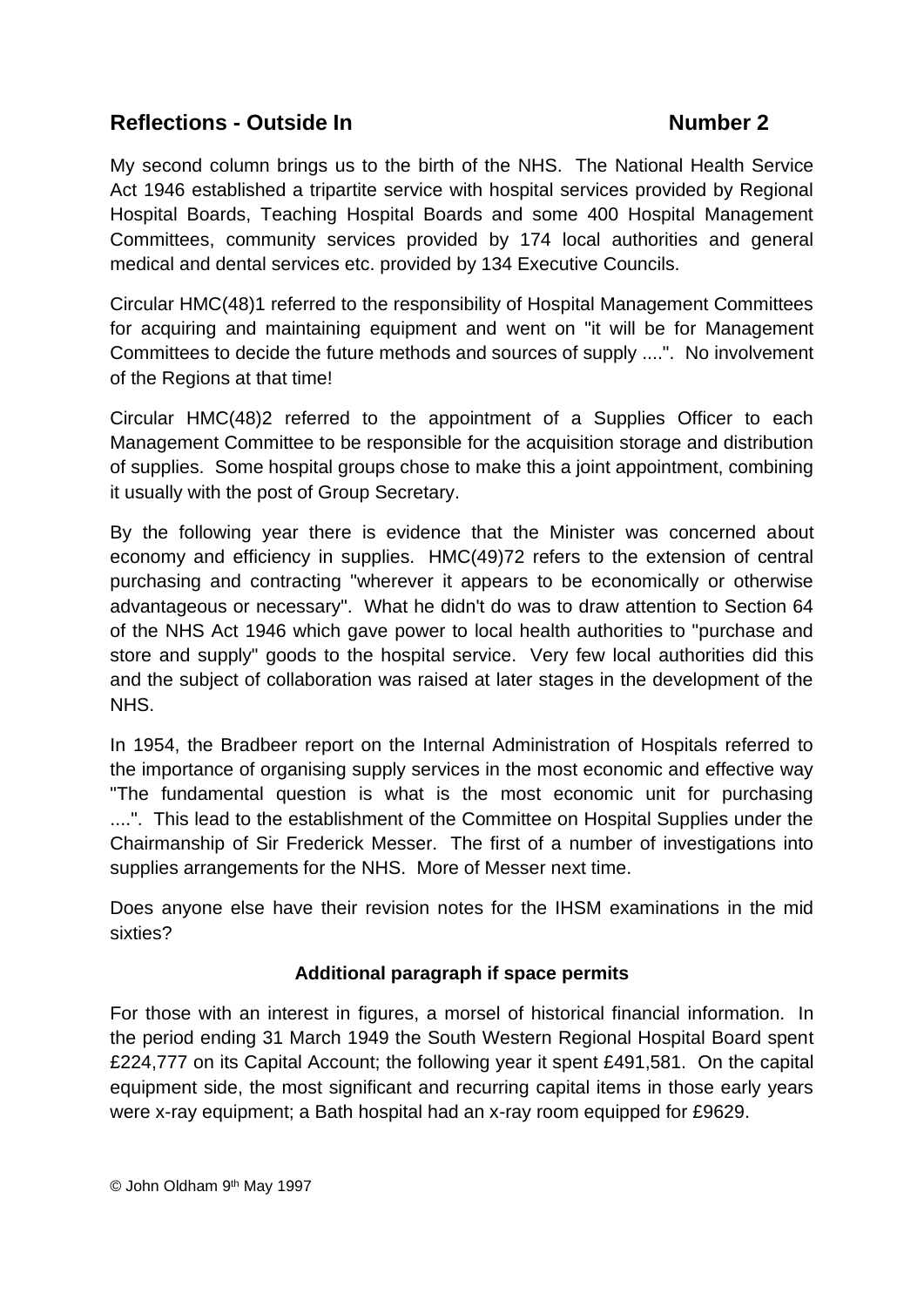One of the things you could buy for ninepence (3.75p) in 1957 was a copy of the Interim Report of the Committee on Hospital Supplies chaired by Sir Frederick Messer and issued under cover of HM(57)25. The Final Report, issued the following year under cover of HM(58)94, would have cost you more; three shillings and sixpence (17.5p). These were the first major Reports dealing specifically, and solely, with the supplies function in the NHS.

The Committee was appointed in December 1954:

"To investigate and report on the organisation of all forms of hospital supplies, including their purchase, storage and issue throughout the National Health Service."

It addressed three main questions

- at what level should supplies be bought?
- where should the primary responsibility for buying rest?
- at what point should delivery of supplies be taken and what arrangements made for their storage and issue?

The Committee felt it necessary to issue an Interim Report dealing mainly with the first question because there had been only a "limited response" since the Minister in Circulars RHB(53)13 and HMC(53)12 had "enjoined hospital authorities to extend joint contracting".

In its Interim Report, the Committee recorded the various arguments about economies of scale versus loss of autonomy, restriction of choice, higher stock holdings and administrative costs. Reflecting back on these, I must say they do not stand the test of time, but forty years ago ... . Inevitably, the Committee concluded "joint contracting among management committees and teaching hospital groups provides the only practical method of combining the advantages of large scale buying with the existing autonomy of hospital groups..." and that schemes should be drawn up in each region.

In its Final Report, the Committee stated three general principles to be applied to any form of supplies organisation:

- *flexibility*. To take account of the differing character of hospital groups

- *responsibility*. Local management must retain the right to control what is being done in its name

- *co-operation*. The need for co-operation and full consultation with professional staff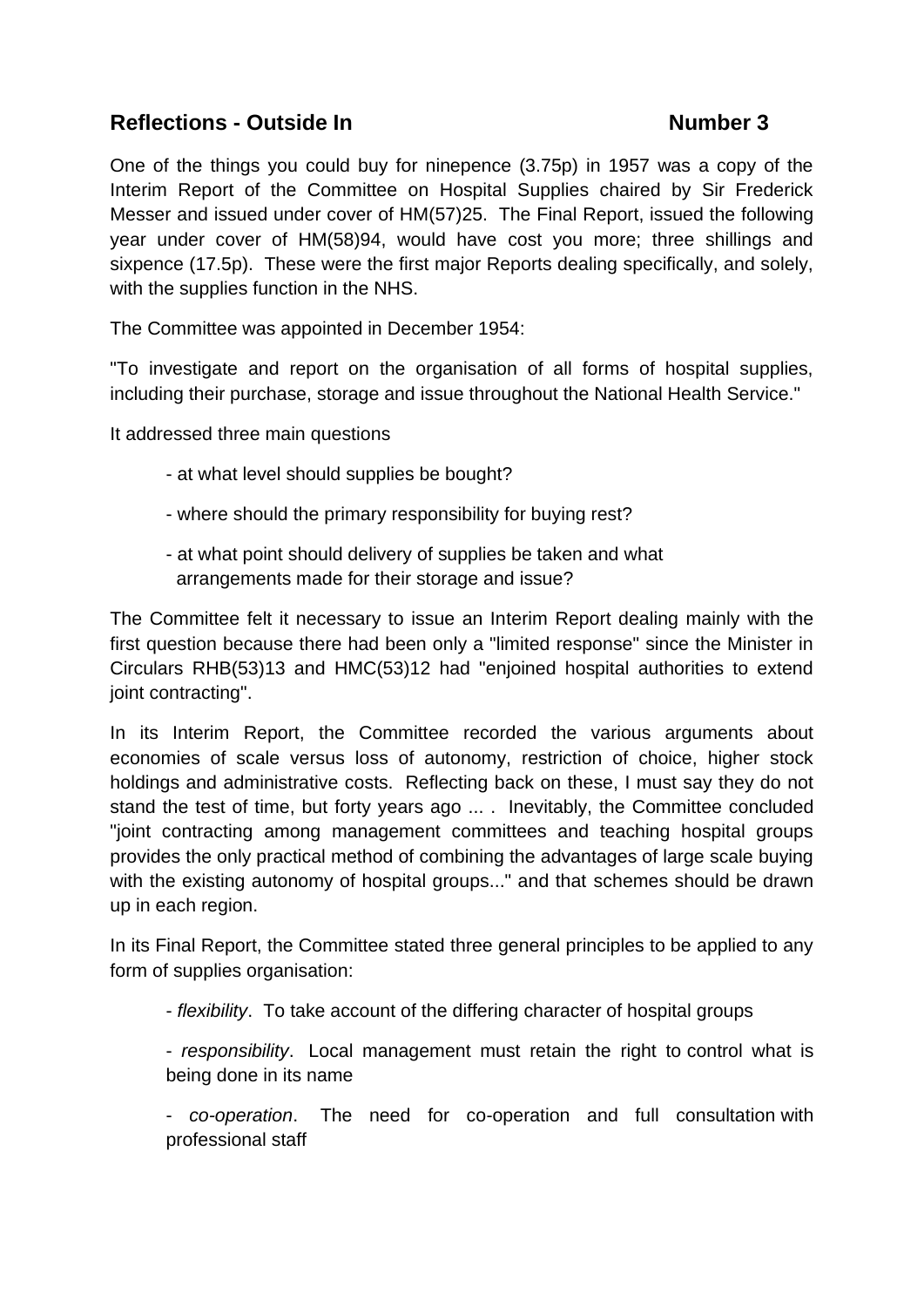It covered in detail the Joint Contracting issue and went on to address the other two questions posed in its Terms of Reference. It concluded that:

- decisions involved in hospital supplies arrangements cannot be assigned solely to departmental heads
- the cost of stock, storage and distribution should be taken into account to assess whether they outweigh price advantages

One of its more telling comments was "the time has now come for both Regional Hospital Boards and the Ministry to take a more active part....".

# **Additional Paragraph if space permits**

For those with an interest in figures, the non-pay spend for hospital authorities in England and Wales in 1957/58 was just under £110M. By 1958/59 it was just over £148M and the total spend against Central (National) Contracts was a little over £14M.

The Messer Report showed that at 31 March 1957, of 423 Hospital Management Committees and Boards of Governors in England and Wales only 188 had a full-time Supplies Officer.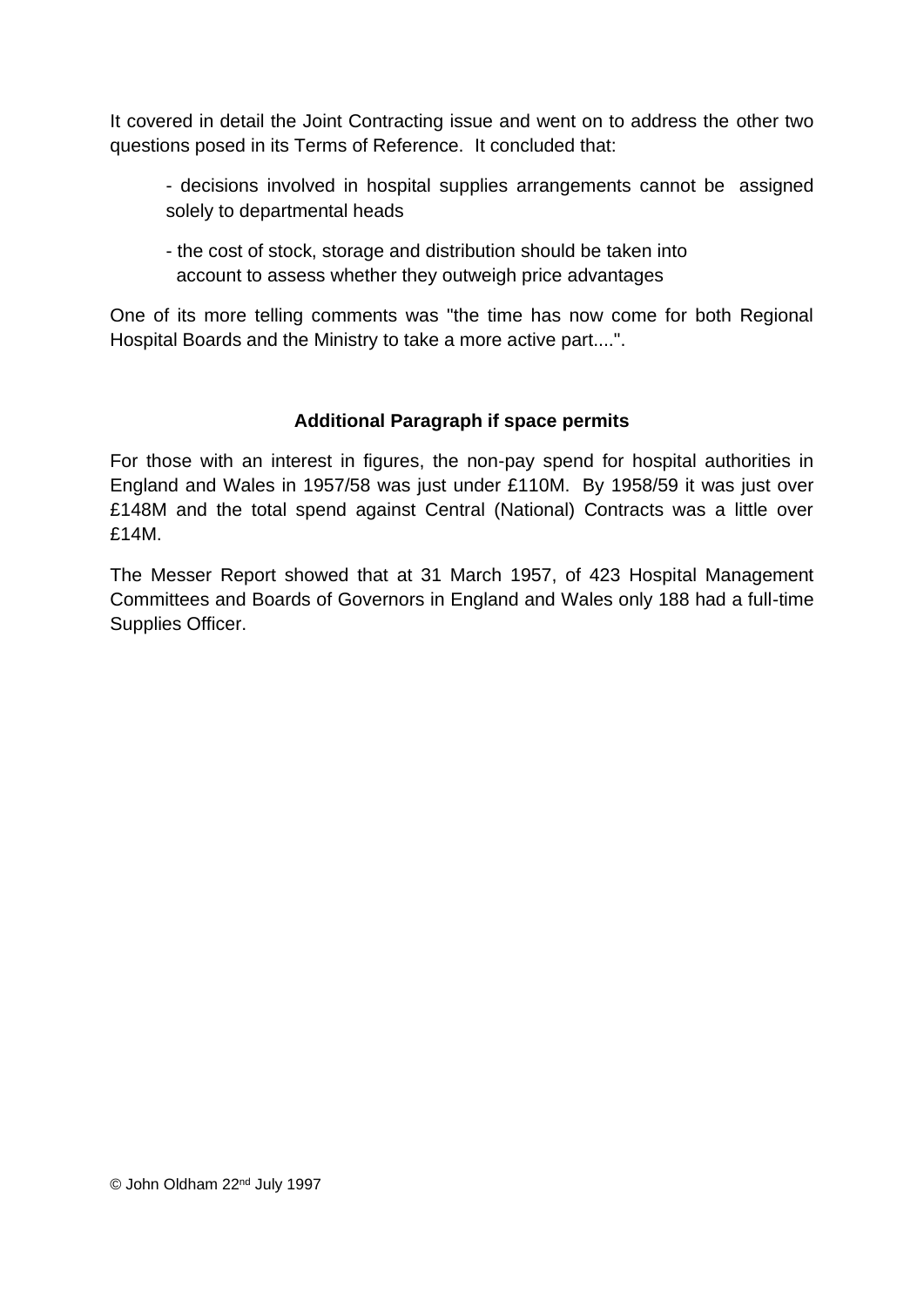# **Reflections - Outside In My Early Days Number 4**

In the post Messer era of the early sixties, life in Hospital Supplies was very different from NHS Supplies today, although the commitment to providing service to the end user remains the same.

All supplies work, with the exception of a very small involvement at the Ministry, was directly linked to the daily drama of hospital life. Most supplies staff were on hospital sites and in daily contact with users; a situation we have struggled to return to with our customer services staff in recent years.

With the exception of what is now the NAHCSM Summer School, there was no specialist training for supplies staff. It is fair to say, however, that many regions ran training centres with courses for administrative staff generally, and many senior administrators encouraged and supported study for professional qualifications. Most knowledge was gained by experience; a hard school it can be, but the lessons stick.

Like many of my contemporaries, my "training" consisted of spending time in various parts of the organisation (these "training periods" always had a direct correlation with someone's annual leave). In those days there were very few contracted out services; butcheries (dealing with whole carcases), bakeries, laundries, upholsterers shops etc were quite common and fell within the remit of the supplies officer; I tried my hand at pretty well all of these and tested the patience of those doing the job on a regular basis.

There was very little electronic support. Stores ledgers were maintained on a central accounting machine at Region and were usually produced monthly; about six weeks after some of the transactions had taken place. A lot of time was spent reconciling bin cards, ledger and actual stock. How I longed for a fully computerised system! In those days stock replenishment was by "eyeballing" the shelves and experience; we had yet to develop the formulae later produced by the National Coal Board.

Typewriters were manual, reproducing multiple copies was by stencil and duplicator, photocopying was one of the messiest processes imaginable with liquid chemicals, there were no electronic calculators (I still have my Logarithmic Tables), no fax machines and materials handling equipment meant a sack truck. Measures were Imperial rather than metric and money had yet to be decimalised. I would not have been surprised to find quill pens in stock!

However, specialisation was beginning to develop as hospital groups got their act together on joint contracting, much of it on a regionwide basis. With this came the development of specifications, contact conditions and the need to consult users on a wider canvas than the hospital group.

Change was in the air!

© John Oldham 20th September 1997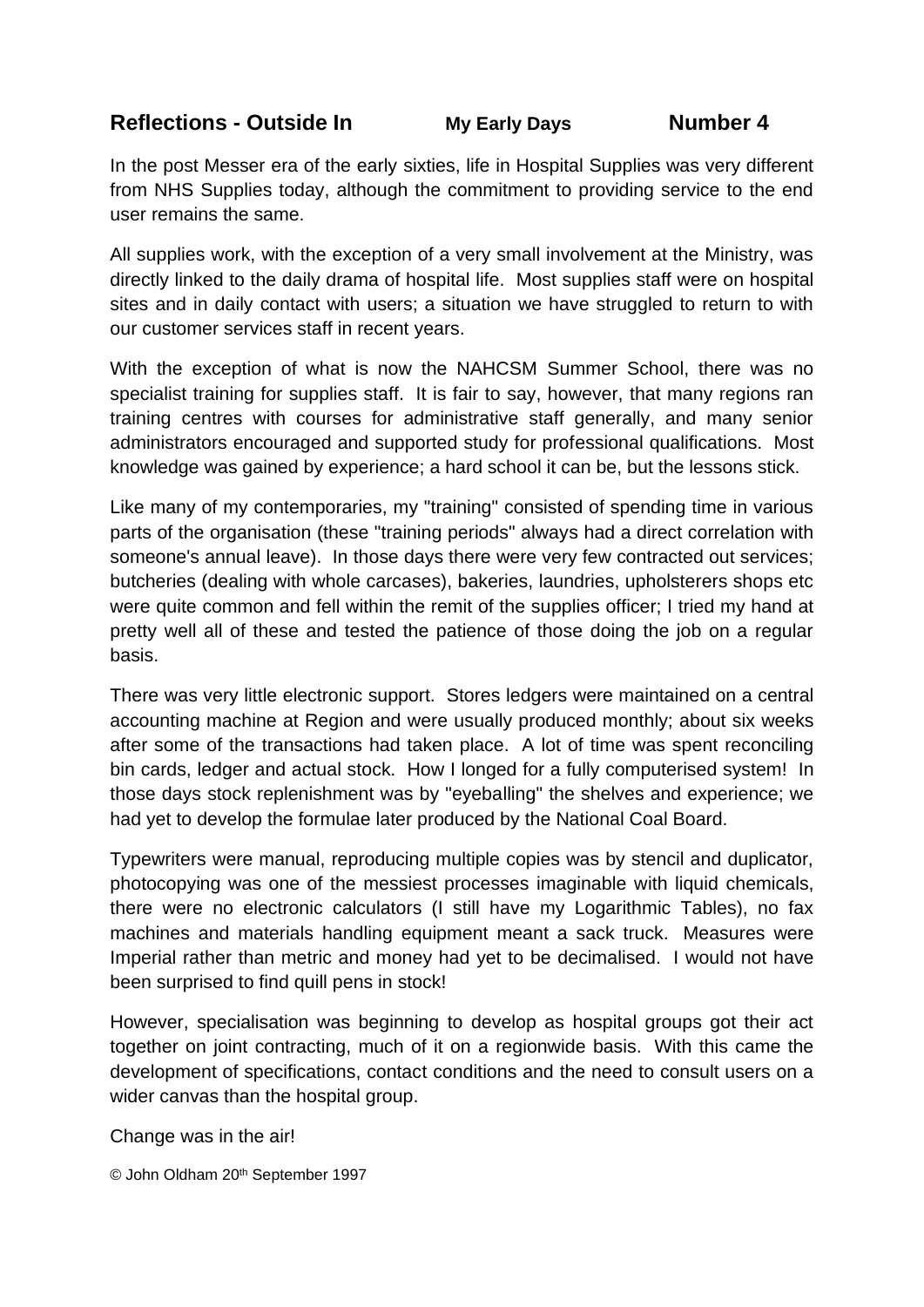Part of my job in my early career was archiving old records for the prescribed period and eventually weeding them out for disposal. Although I suspect I got this task because no one else wanted it, it gave me an opportunity to look at records from the beginning of the NHS and, in some cases, earlier than that. You can learn a lot about an organisation from its history.

There were records from the wartime and post-war rationing (the days of broken biscuits, ounces per month of many foods and a huge deficit between ration points consumed and ration points available etc.), Utility Standards, House Committee papers, old hand-written orders and purchasing and contract documents.

It is a sobering thought that most of this, and a considerable amount of documentation of my early work, has by now been weeded out and destroyed.

What I think that record would have shown is the transition from the typical stewardship, authoritarian role of the supplies officer, with a primary role of holding tight to the purse strings, to a more commercial role involving the users of products and services. The days of sending a speech therapist away with an empty shoe box in which to keep patients' records, when she wanted a card filing cabinet, were gone. We were involving users more and more in the decision making process, trying new products and confronting and questioning some of the "conventional wisdom".

For instance, single use disposable items were not common and I remember persuading the supplies officer that we should run a trial of disposable incontinence pads. He agreed that I could order a few cases; there was concern about the expense and I was warned that they "would not catch on". They were well received by nursing staff and patients and today we spend several million pounds a year on them.

There has always been a need for supplies staff to be resourceful and cope with difficult (and new) situations. The financial situation in the sixties was, as always, very tight and I remember having to spend most of the annual building maintenance budget on one room, in a listed building, by replacing the gold leaf. Exchange controls were in place and special procedures existed for the purchase of gold. I had to find out about the process and struggle through it. I admit to some disappointment when the result was a very small box (smaller than the speech therapist's shoe box) delivered by Securicor!

As a grappled with learning my profession, there was much talk (and not a few whispered discussions) about change, and something called the "Hunt Report"

.............

© John Oldham 18th November 1997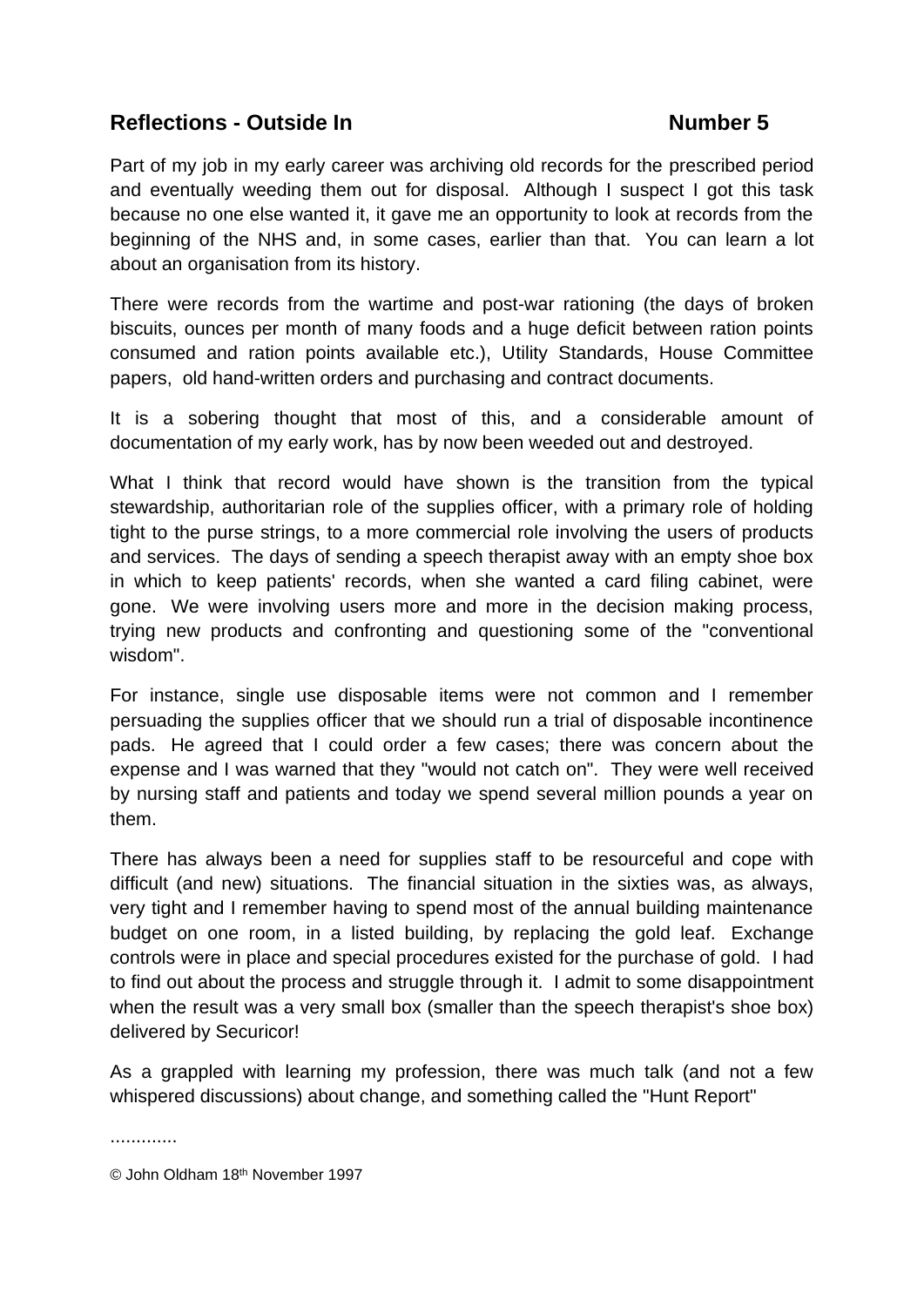# **Hunt Reports!**

This could well have been a headline from 1966.

Despite the exhortations to engage in joint purchasing arrangements, and the demonstrable advantages they offered, many hospital authorities did not participate. In 1963 the Public Accounts Committee criticised the wide variety of specifications, used and prices paid, for goods and equipment broadly serving the same function in the NHS. To meet these criticisms the Ministry of Health set up Specification Working Groups for particular commodities. Their recommendations were issued to the NHS for use in purchasing; some led to the negotiation of National contracts and some of the specifications are still in use.

An even more important consequence of the PAC Report however was the setting up in 1964 of the Committee on Hospital Supplies Organisation (the Hunt Committee) to consider whether the existing supplies organisation fully met the needs both for the initial equipping of new hospitals and for providing their day to day requirements.

The Hunt Committee published its report in 1966 and recommended that the bulk of purchasing should be undertaken at national level or by new "area" supplies units rather than hospital management committees. It proposed:

- strengthening the central supplies authority
- greater involvement of Regional Hospital Boards in supplies matters by giving them ultimate responsibility for organising supplies services in their regions
- more effective deployment and training of supplies staff
- the establishing of area supplies units
- the establishing of Area Supplies Committees with executive authority
- the eventual setting up of a Supply Board as a corporate body with full executive powers

It also advocated greater use of modern techniques including:

- use of computers
- rationalisation of storage and stock control
- the introduction of a national vocabulary
- a more comprehensive exchange of information

With the exception of the recommendations on the Supply Board and Area Supplies Committees, the Hunt Report was accepted by Ministers. In 1968 a Hospital Supply Branch was established within the Ministry of Health's Supply Division, Regional Supplies Officers were appointed and Regional Supplies Committees set up.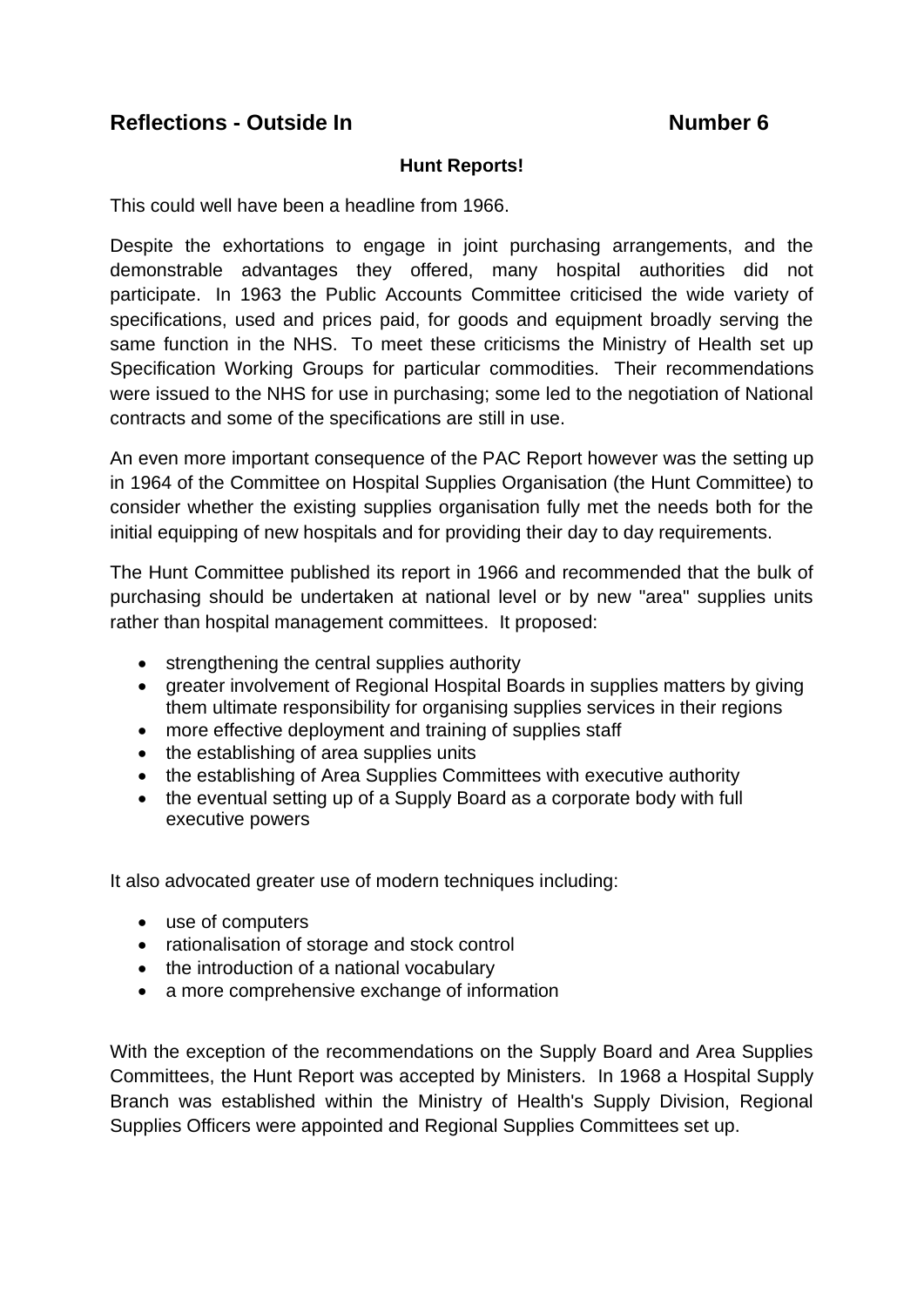Circular HM(67)95 instructed Regional Hospital Boards to draw up regional supply schemes based on the grouping of Hospital Management Committees into area supplies units. The Hunt Committee had envisaged a common pattern of organisation and operation throughout England and Wales, the Circular however permitted flexibility. True to form, and despite the detailed and personal involvement of Ministers, the resultant arrangements varied widely from region to region with no standard pattern. In fairness, it was expected that a review of the experience gained over the first few years would make it possible to reach firmer conclusions as to the most suitable form of organisation. This intended review of supplies organisations was overtaken by the planning for yet further change in the shape of the 1974 reorganisation of the whole NHS, but that's another story........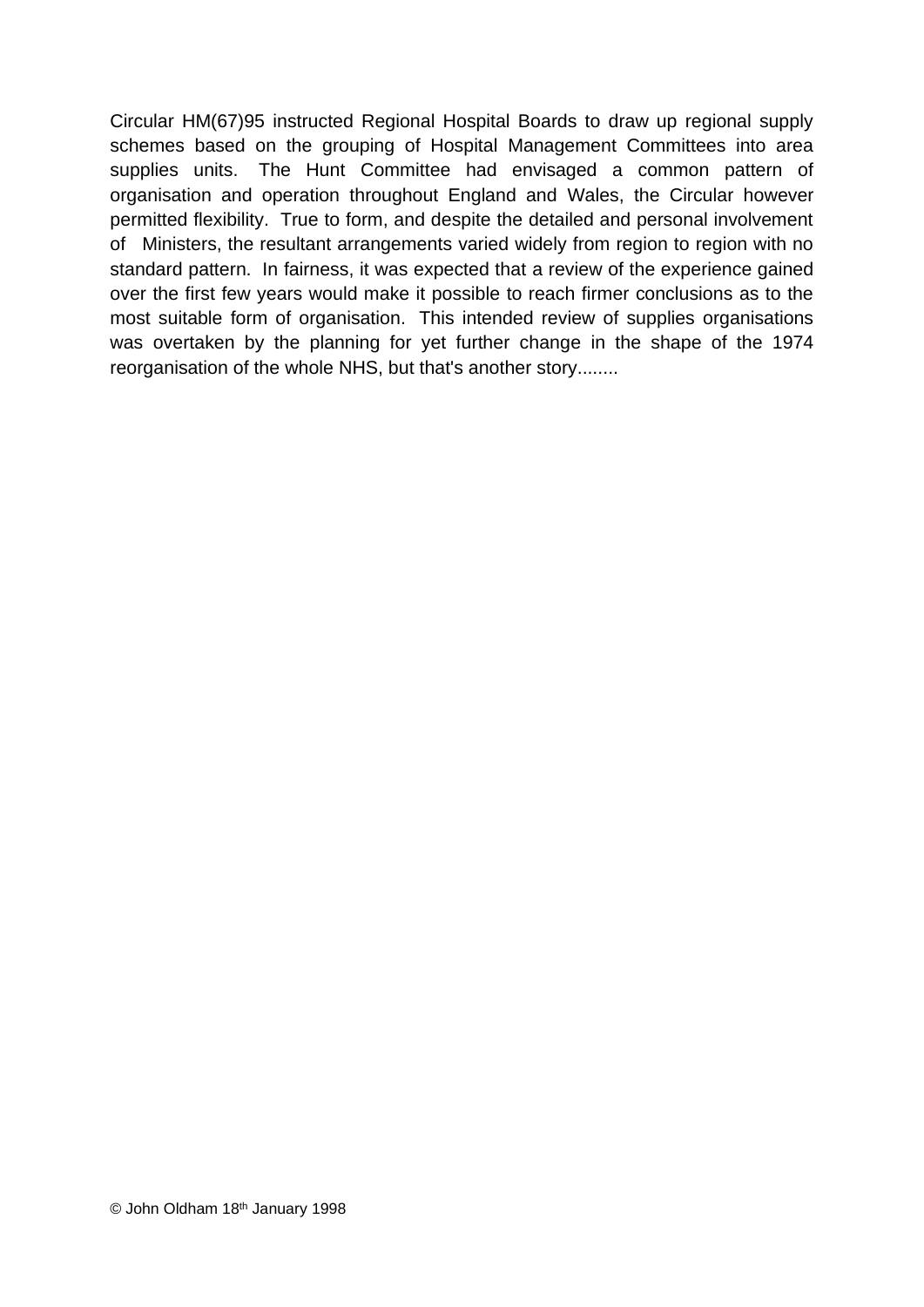Between 1968 and 1974 a pattern of joint working between hospital authorities and the Department of Health's Supply Division was established. Regional Supplies Officers met together and with the Director of Supply. Purchasing Advisory Groups with representatives from hospital authorities and the Department advised on the best level for purchasing a variety of commodities. A Stores Organisation and Management Advisory Group, working with the National Coal Board pursued initiatives in the area of storage and distribution and a more scientific approach to stock control. A Group was established on the Codification of Hospital Supplies and reported in 1972, recommending the establishment of a National Health Service Supply Vocabulary which the Department of Health saw as the first step towards a National Catalogue.

In 1971, Lord Hayter chaired a Conference on the Supply of Medical Equipment. Participants came from the Department, hospital authorities, representatives of the professions and users, the supplying industries and trade associations. It attempted to develop a national medical equipment policy and bring some rationalisation into the purchase of medical equipment which would be mutually advantageous. It did bring greater understanding of the problems but, despite the attempts of the Department to purchase selected items of equipment on fixed quantity, fixed price contracts, it failed to deliver. This failure was due to the inability of hospital authorities to commit to buy.

In 1972, a report by the National Staff Committee concentrating specifically on the recruitment and management development of supplies staff in the administrative grades was issued under cover of HM(72)12. The Report revealed some startling statistics about the age profile and qualifications of supplies staff. Over half the staff involved in managing hospital supplies had no professional qualifications, 90% were over 35 years of age and over 50% were over 50. At the top, 95% of Regional and Area Supplies Officers were over 45. The report confirmed what many of us involved at the time knew, supplies was the Cinderella amongst the administrative functions. As a result, we were promised tickets to the Ball.

Although progress was being made, and recognition received in a number of areas, those areas such as centralisation of stores and the development of effective information systems, which required significant investment, showed little progress at all.

During this period major changes were being planned for the whole of the National Health Service. Two Green Papers, a Consultative Document, a White Paper and the National Health Service Reorganisation Act 1973, which received the Royal Assent on the 25th anniversary of the NHS, led to a major reorganisation. The preparation for these changes required a lot of information gathering and co-operation between local authority and hospital authority staff against a background of uncertainty.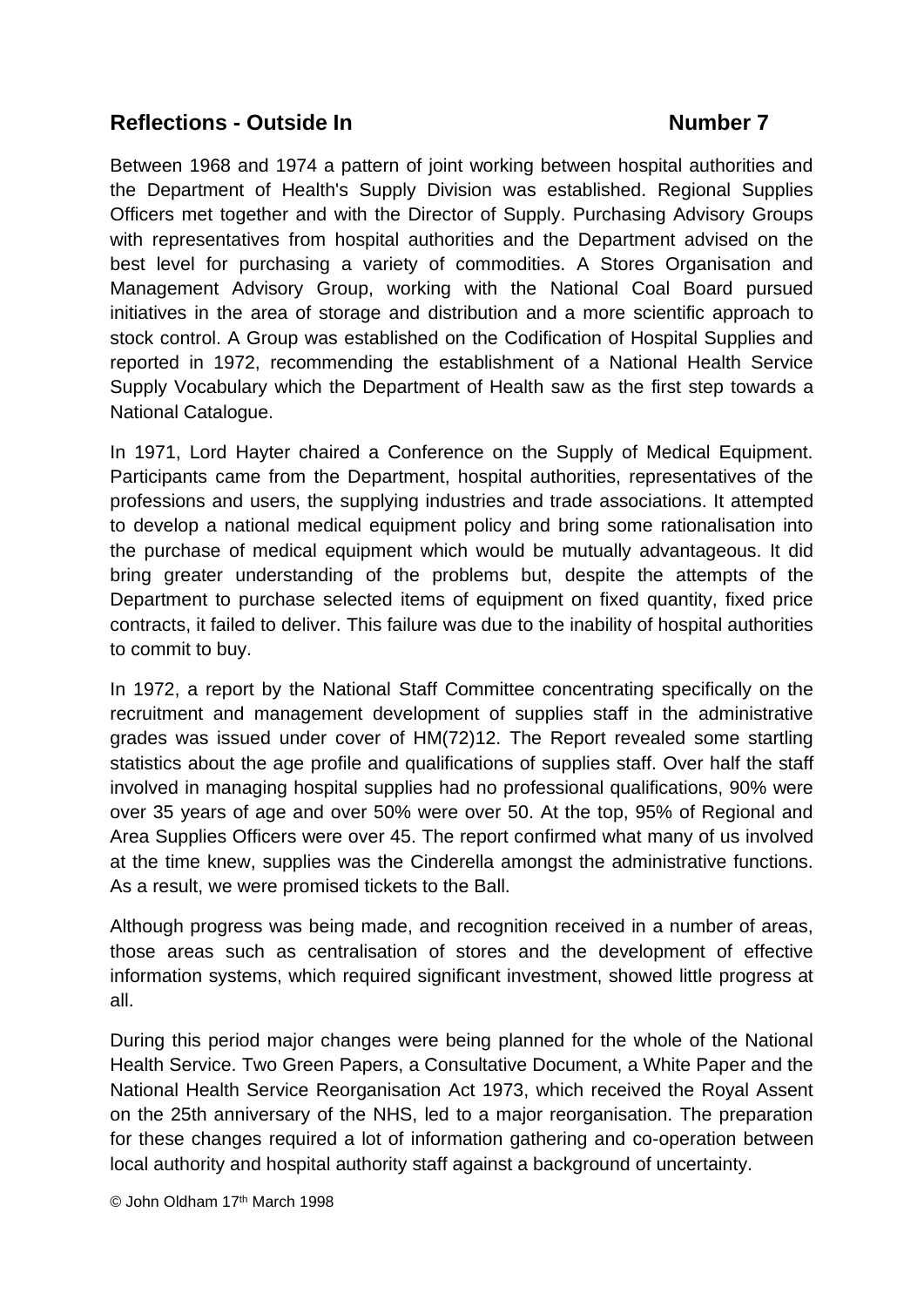Following the reorganisation of the National Health Service in 1974, the new Regional and Area Health Authorities assumed responsibility for the supplies service to the NHS. The previous area supplies units were disbanded as were regional supplies committees. Guidance on the organisation of supplies services, HRC(73)3, HRC(73)5, HSC(IS)3 and various other circulars issued by the Department of Health and Social Security, defined the supplies responsibilities of the Department and those of the new regional and area authorities as a basis for the preparation of schemes of management. The guidance was ambiguous and allowed the development of independent district supplies organisations in multi-district areas in addition to the area and regional organisations.

As would be expected, and given the record of the NHS in circumstances such as this, a wide variety of supplies organisations emerged. The outcome was fragmentation and a diminution of co-ordinated activity. Much of the progress that was beginning to emerge as a result of the implementation of the Hunt Report was reduced or even reversed.

In 1976, a report "Buying for the National Health Service" (the Collier Report), prepared by a joint NHS/DHSS committee, pursued the themes of co-ordinated purchasing of medical equipment and the value of rationalisation and forward planning (those around at the time could be forgiven for feelings of "deja vu"). It did however highlight the need to guard against the fragmentation inevitable upon the development of district supplies organisations not accountable to the Area Supplies Officer.

Later in 1976, a group of Regional Chairmen, invited by the Secretary of State to examine the functions of the Department in relation to Regional Health Authorities, reported. This Group recommended that the Department should enter into discussions with field authorities to determine whether functions provided by the Department's Supply Division could be managed on an agency basis. A joint NHS/DHSS Steering Committee chaired by the Permanent Secretary, Sir Patrick Nairne, referred the supplies recommendations to a Working Group which looked at three possible changes in the supplies arrangements:

- the division of the central supplies functions among Regions
- the creation of a statutory agency to take over central functions and the NHS supplies organisation
- the creation of a Supply Board to determine supplies policies for the NHS and ensure that they were carried out at the most appropriate level

The Working Group came to the conclusion that the option of a Supply Board offered advantages to the NHS and recommended that this option be studied further.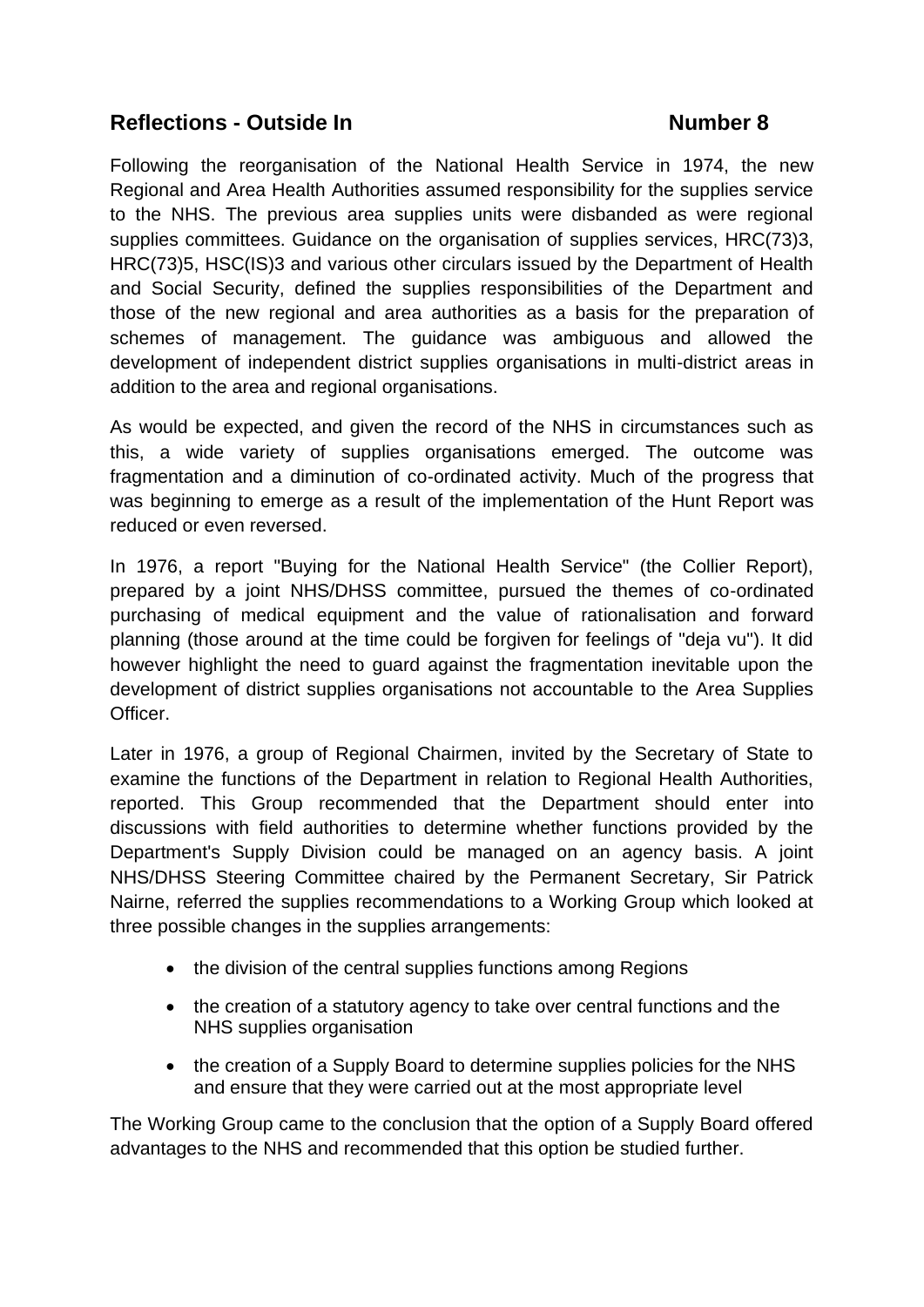In 1977, the Secretary of State appointed a Supply Board Working Group under the chairmanship of Brian Salmon.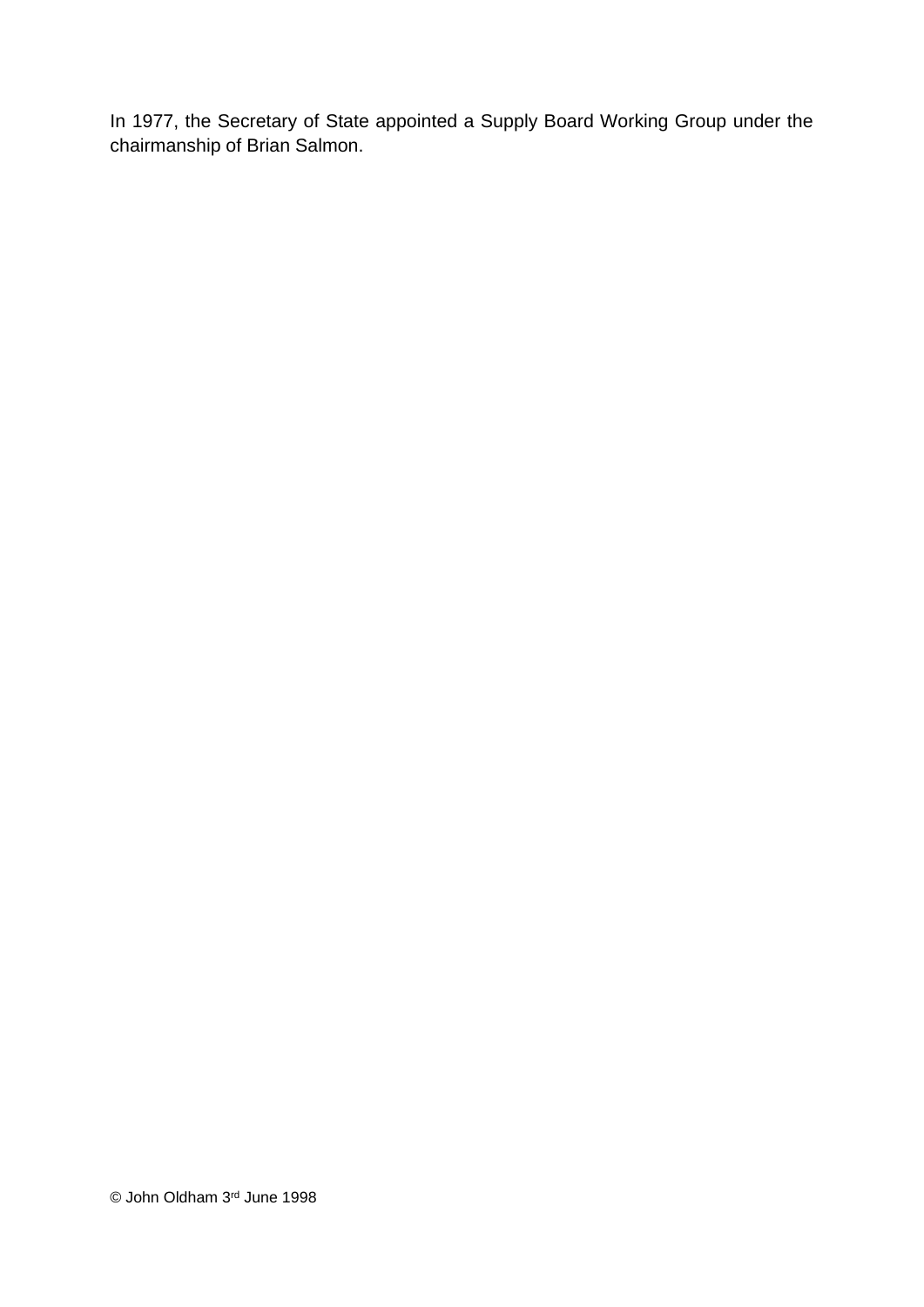"To examine the present arrangements for procuring NHS supplies (excluding drugs and other items prescribed under the Family Practitioner Services) and to make recommendations on how to make better use of resources by improving these arrangements, with particular regard to the proposal to set up a Supply Board". With these Terms of Reference, the Secretary of State established the Supply Board Working Group, under the Chairmanship of Brian Salmon, in 1977. He injected some urgency into the Group's task by asking it to complete its work within six months of starting.

The Working Group amassed a considerable amount of evidence from health authorities, professional associations and organisations having direct interest in supplies activities in the NHS. Although asked to pay particular regard to the proposal to establish a Supply Board, the Group considered various options and did not restrict itself to the possibility of a Supply Board. The Group reported in May 1978.

This sixth inquiry into supplies in the NHS analysed the then current situation and identified the principal shortcomings:

• Organisation

this included management arrangements, lack of progress on stores centralisation and recruitment training and career development

• Information

no comprehensive information system providing information for users and supplies managers

• Purchasing

lack of commitment to quantities, variety of specifications, insufficient application of economic criteria to decisions, proliferation of small orders and no programme for buying large items of equipment

The Groups recommendations included proposals for the optimum size of area supplies organisations and the centralisation of stores; it stated emphatically that there should be no independent district supplies organisations. With regard to purchasing it proposed that "an examination should be made of each item of supplies used in the NHS, in order to determine the level and method of purchase" and that authorities should then be required to buy in those ways. A comprehensive supplies information system was proposed to support users and supplies managers. The Group stated that the changes recommended "will result in better value for money, savings in expenditure a better service to users and improved morale among supplies staff".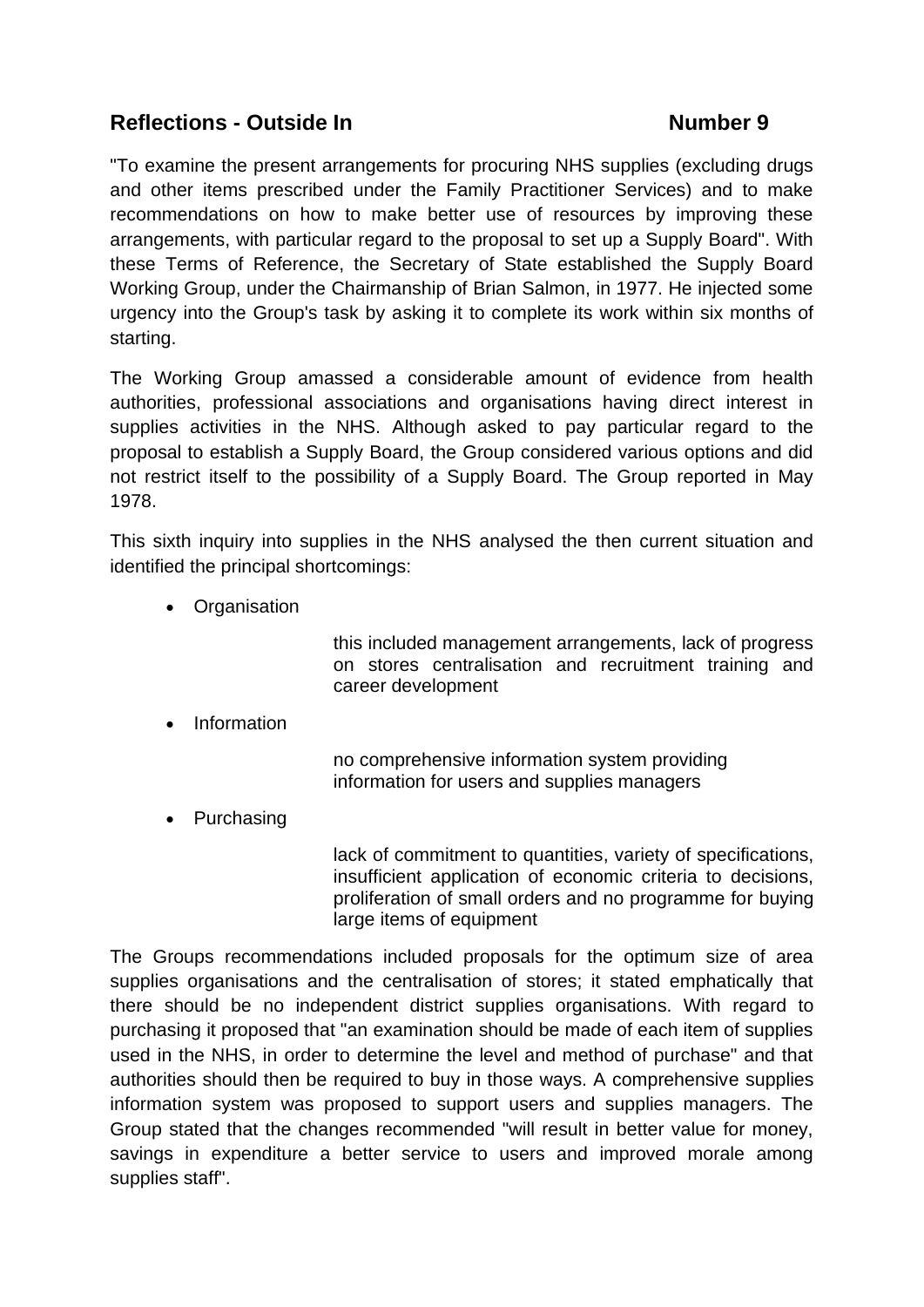The Group was particularly conscious of the failure of past proposals to achieve lasting improvement because of the "generally cautious terms in which the Department has issued its advice in the past". Its report discussed a number of possible ways of implementing the changes and concluded that there were two choices. The preferred choice was a Supply Council, a special health authority with members drawn largely from the NHS. The alternative was direction by the Department of Health.

The Department of Health issued the Report of the Supply Board Working Group for comment under cover of HC(78)21. Regional health authorities were tasked with coordinating comments from within their regions and the South Western RHA was tasked with collating all replies and sending them to the Department. Having been appointed Regional Supplies Officer to the South Western RHA a few months earlier, I was now in the thick of a process which was not going to be without some controversy!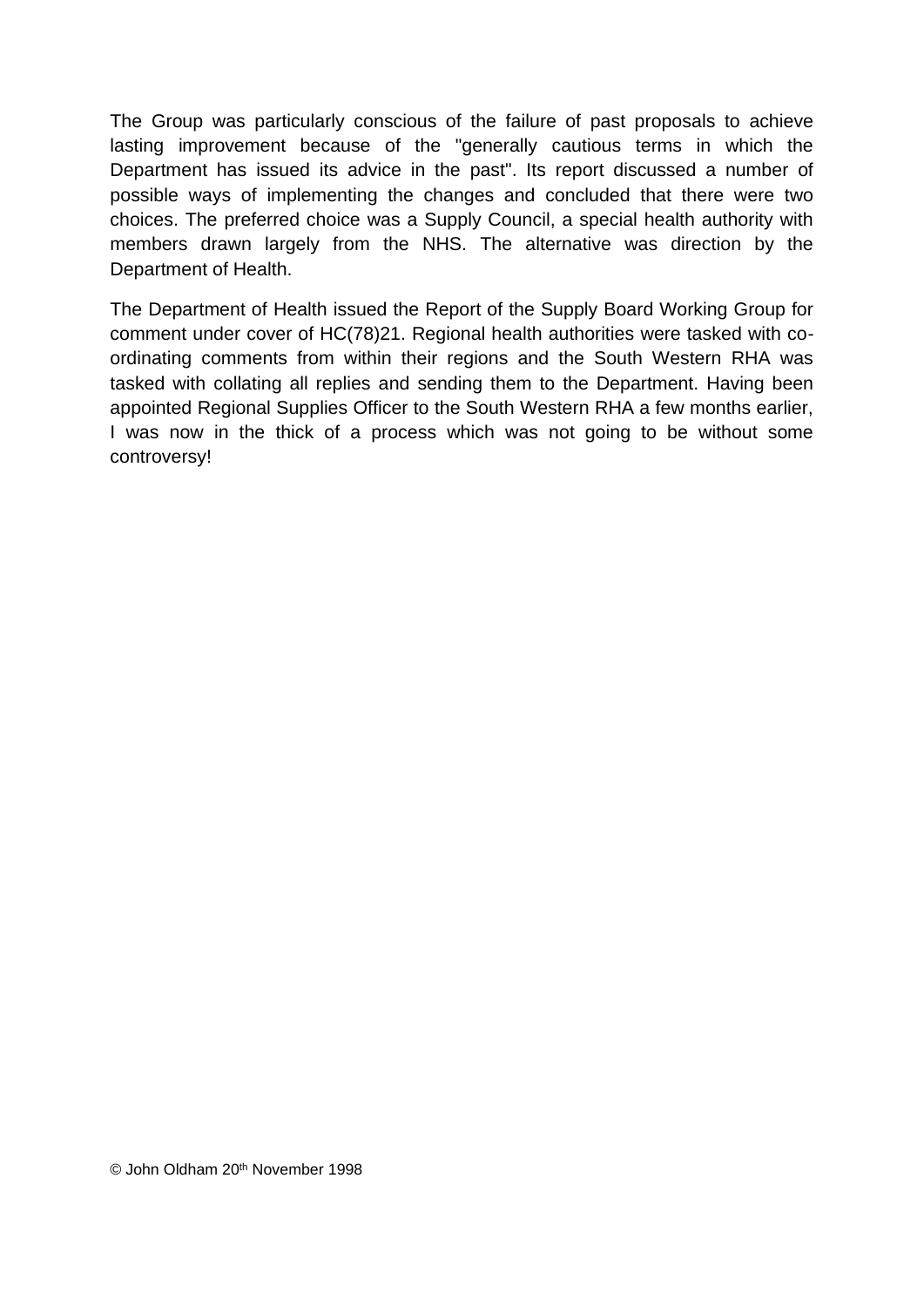As would be expected, consultation on the Supply Board Working Group Report was not a swift process. In 1980, the eleventh Report of the Committee of Public Accounts was critical of the lack of progress towards the aim of increasing the proportion of expenditure incurred under co-ordinated purchasing arrangements. It concluded by saying, "If economies cannot be secured without restricting the freedom of authorities to proceed independently, the departments should regard the need to conserve NHS funds as paramount and take the steps necessary to achieve proper co-ordination". Against this backdrop, the Secretary of State established the Health Service Supply Council to be the agent of change to enable the NHS to bring about the reforms needed.

Meanwhile, there had been some action on the identified need for "a national, computer based, information system". In 1978 the Supplies Information Working Party was established with the task of specifying the requirements of a comprehensive system. I was one of the supplies officer members of that Working Party along with an administrator, a treasurer and a Deputy Director of Supply from the Department of Health's Supply Branch. I was pleased to be involved in a group with the potential to have real impact in improving information for supplies staff and users. A lot of effort, a great deal of discussion with a whole range of NHS staff and suppliers and a lot of enthusiasm from the Working Party members, resulted in a comprehensive report being produced in 1980. Twenty years later it stands the test of time, provided you make allowances for technical advances in terms of the processing of data.

Back at the Supply Council, one of its first tasks was to issue Circular SCC(81)2 on the Future Organisation of the Supply Function of the NHS in England. regional health authorities were asked to prepare plans in the light of the guidance in the Circular. This process brought further delay. Shadow district health authorities were being established as part of a wider NHS re-organisation and had to be consulted. Finally, and with a degree of compromise, regional structures were agreed and implemented in 1983.

Another early action of the Supply Council was to support the implementation of the Supplies Information Working Party Report. An Implementation Steering Group was established and the recommendations of the Working Party started to become a reality as two versions of the Supplies Information System were developed. The System went on to win the Health Service Journal's Health Management Award, which I was privileged to collect from the Health Minister with Jim Waits who, as an area Treasurer and General Manager, had played a leading role in the design and implementation of the System.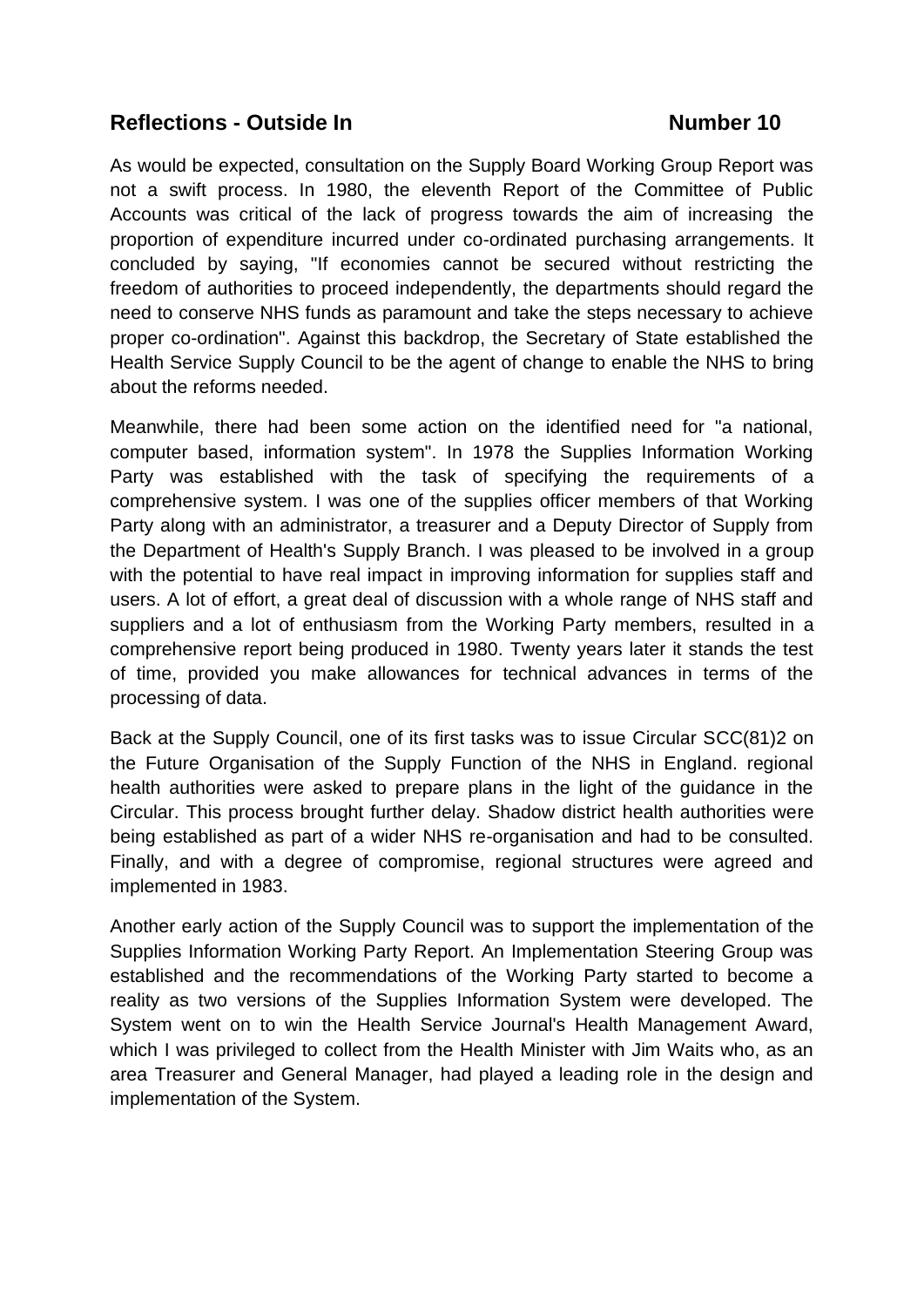Meanwhile, during 1982, following discussions between regional supplies officers and the Health Service Supply Branch of the Department of Health, national contracting functions, previously managed by the Department were transferred to regional health authorities by Direction. Some funding was transferred and the arrangements operated on a commodity group basis.

This role was developed by regional supplies officers and, in 1984, regional health authorities became Centres of Responsibility for particular commodity groups under agreements between individual regional health authorities and the Supply Council. This was a natural development of a purely contract based role into a broader role as product specialist. It also lead to the creation of new Centres of Responsibility for areas not previously covered. My Region, for instance, took responsibility for IT procurement, a huge and rapidly developing area. This expansion of the role, both in terms of scope and coverage, brought with it the need for funding to support it; the answer was to make it self-financing. We were in a new era.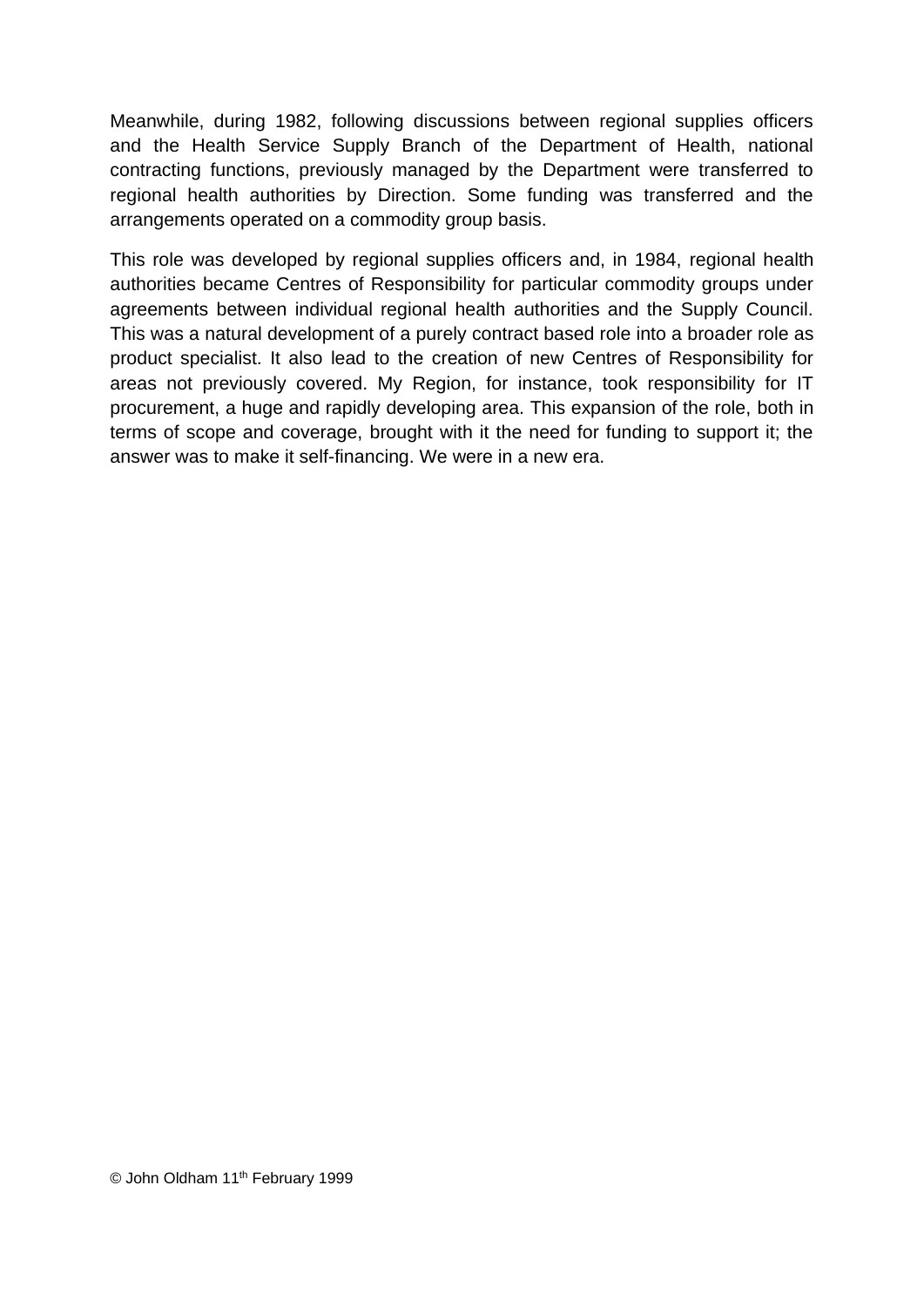The 1980s saw major and significant changes in the NHS generally, area health authorities were abolished and general management introduced. In 1988 the Prime Minister announced a "fundamental review" that culminated in the publication of *Working for Patients* and Sir Roy Griffiths produced his report *Community Care: Agenda for Action.* The NHS Management Executive was established and the NHS and Community Care Bill received the Royal Assent in 1990. Regional and district health authorities were reconstituted. The internal market was established in 1991 and first wave NHS trusts and GP fundholders began to operate.

Alongside these changes, the supplies service also changed. The Griffiths Report recommended that the NHS Management Board should control the Supply Council to clarify the executive management line. The Supply Council had no executive powers and, although it carried out project work including establishing a Conditions of Contract Group, regional health authorities managed operational supplies services. A PAC Report in 1983 stressed that organisational weaknesses must be overcome and stores rationalised.

In 1986, the Department of Health established a Procurement Directorate to replace the Supply Council. The Procurement Directorate produced a 15 point Action Plan, which was expanded in 1988 to a 38 point Plan. The NHS Management Executive backed these Plans but progress was hampered due, to some extent, to lack of executive control.

In 1987, Regional Chairmen established a Procurement Group (subsequently renamed Commercial Group) of two Chairmen, two regional general managers, one regional supplies director and one finance representative. The remit of the Group was to concentrate on a limited agenda of major policy issues including standards, output measures, distribution and warehousing, support for British Industry, Centres of Responsibility and staff recruitment, retention and development. The remit was extended to include income generation. I was appointed as the supplies representative and Terry Hunt as one of the RGMs. Sir Robin Buchanan joined the Group in 1988 and became its Chairman in 1989. This Group provided a focus for major supplies issues at the highest levels of NHS management.

Supplies organisations within regions were changing and adopting a wider commercial role. They were heavily involved in the competitive tendering of support services and looking at other commercial opportunities, including income generation.

As the NHS moved towards the internal market, some regional supplies organisations developed business plans and established supplies agencies as a region wide trading arm of the regional health authority. The possibility of NHS trust status for supplies organisations was considered by some regions.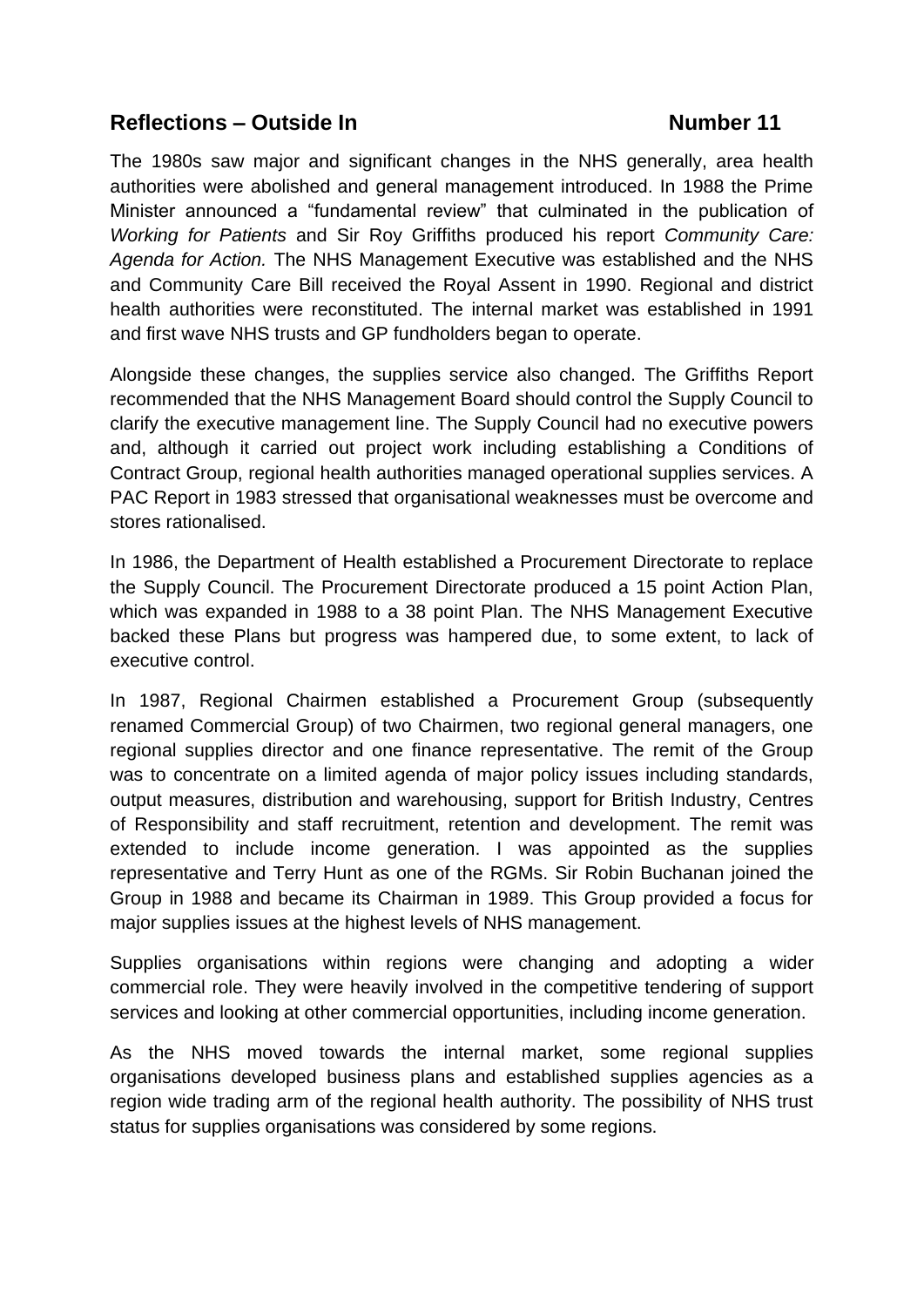The Management Executive and Policy Board were concerned about the problems of the supplies function adapting to the new circumstances created by NHS Reorganisation and the danger that it might fragment.

A National Audit Office Report in early 1991 concluded that the inability over 40 years to establish a fully efficient supplies organisation reflected its diffuse management arrangements. It was against this background that, on 1<sup>st</sup> October 1991, following a Public Accounts Committee hearing and some work by the Audit Commission, the Government established the National Health Service Supplies Authority, as a special health authority, to ensure an efficient, effective and economic purchasing and supplies logistics service for the NHS in England. For the first time there was executive authority for the whole of the supplies service.

NHS Supplies inherited the supplies organisations of the 14 regional health authorities and organised its business into a headquarters and six operating divisions, one of which I was privileged to lead.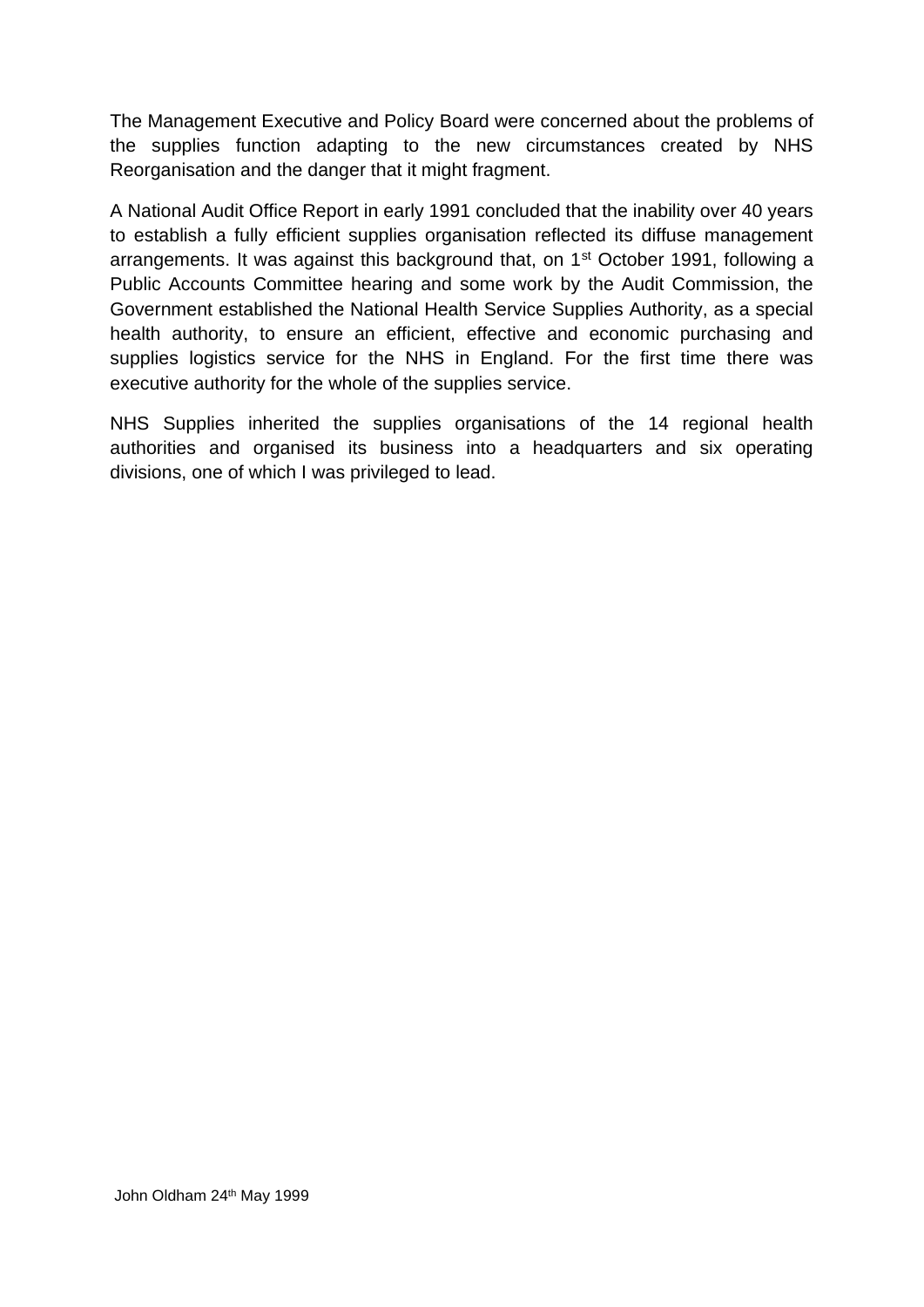# **The Supplies Service in the NHS Key Dates**

- **1946 -** 6 November "An Act to provide for the establishment of a comprehensive health service for England and Wales, and for purposes connected therewith".
- **1948** 5 July the National Health Service is launched.

- HMC(48)2 referred to the appointment of a Supplies Officer to each hospital management committee.

- **1949** HMC(49)72 referred to the extension of central purchasing and contracting "wherever it appears to be economically or otherwise advantageous or necessary".
- **1954 -** Bradbeer Report on Internal Administration of Hospitals. "The fundamental question is what is the most economic unit for purchasing".
	- **-** Committee on Hospital Supplies established (Messer).
- **1957** Interim Report of the Committee on Hospital Supplies chaired by Sir Frederick Messer (HM(57)25). "joint contracting among management committees and teaching groups provides the only practical method…..".
- **1958** Final Report of the Committee on Hospital Supplies (HM58)94). "the time has come for both regional hospital boards and the Ministry to take a more active part…….".
- **1963** Public Accounts Committee criticises wide variety of specifications and prices paid for goods and equipment serving the same function.
- **1964** Committee on Hospital Supplies Organisation (Hunt Committee) established.
- **1966** Hunt Report recommends that the bulk of purchasing should be undertaken at national level or by new "area" supplies units with greater involvement of regional hospital boards and greater use of modern techniques.
- **1968** Hospital Supply Branch established within the Ministry of Health's Supply **Division** 
	- **-** Regional Supplies Officers appointed.
	- **-** Regional Supplies Committees established.
	- **-** Supplies Areas established.
- **1971** Conference on the Supply of Medical Equipment, chaired by Lord Hayter, attempted to develop national medical equipment policy.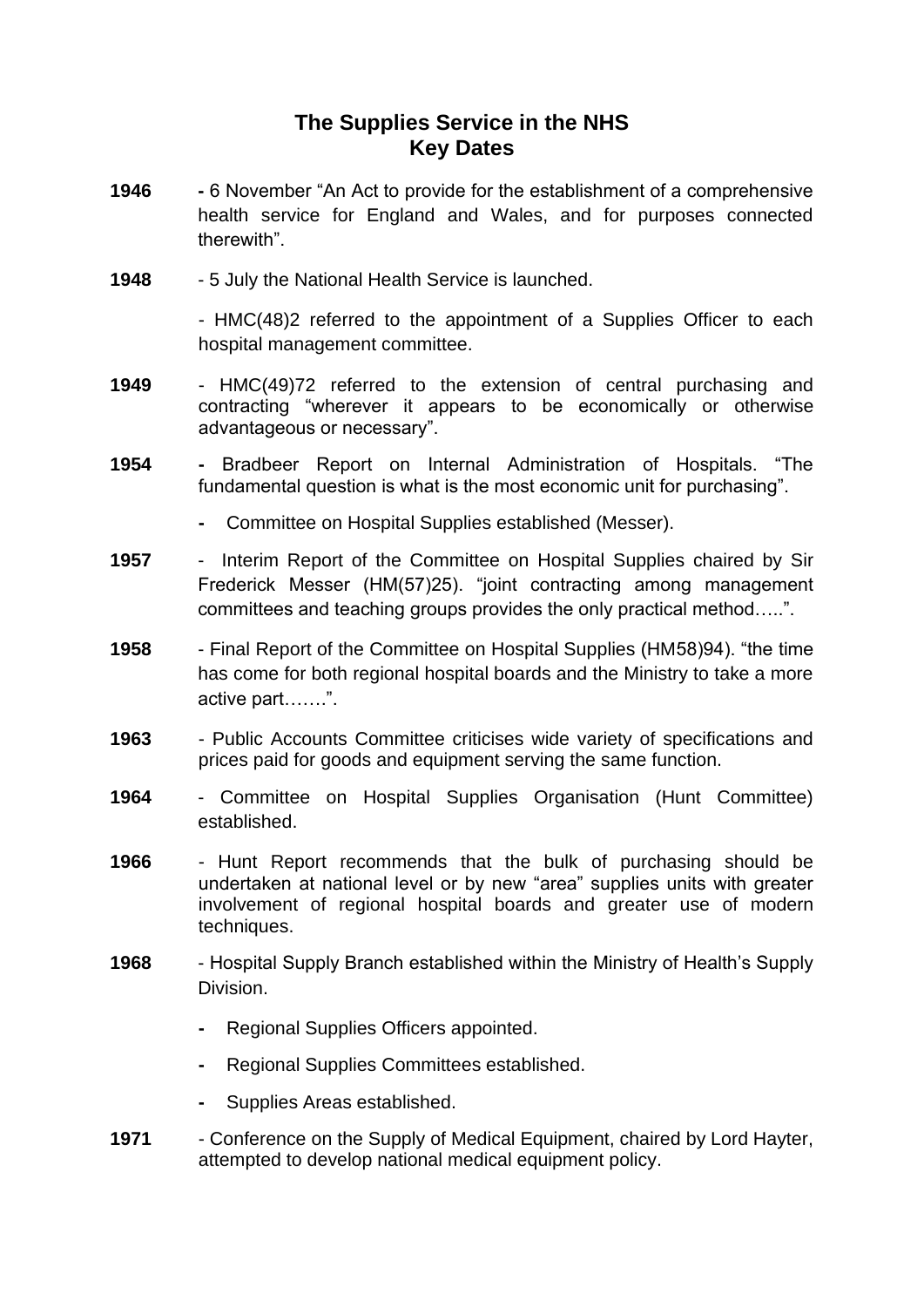**1972** - Group established on the Codification of Hospital Supplies, leading to the establishment of the National Supplies Vocabulary.

> - report by National Staff Committee concentrates specifically on the recruitment and management development of supplies staff(HM(72)12).

- **1973** on the 25<sup>th</sup> Anniversary of the NHS, the National Health Service Reorganisation Act 1973 receives the Royal Assent.
	- reorganisation of the NHS into regional and area health authorities.
- **1976** "Buying for the NHS", the Collier Report, prepared by a joint DHSS/NHS Committee pursued the theme of co-ordinated purchasing of medical equipment. The report led to a programme of evaluation of medical equipment.

- the "Three Chairmen's Report" into relationships between the NHS and DHSS recommended further examination of supplies issues, in particular, whether the function could be managed on an agency basis.

- **1977** Supply Board Working Group established to examine arrangements for procuring NHS supplies and make recommendations for improvements, with particular reference to the proposal to set up a Supply Board.
- **1978** Supply Board Working Group reports and recommends the establishment of a Supply Council as a special health authority.
- **1980** Public Accounts Committee critical of lack of progress. "If economies cannot be secured without restricting the freedom of authorities to proceed independently, the departments should regard the need to conserve NHS funds as paramount and take the steps necessary to achieve proper coordination".
	- **-** Supply Council established.
- **1983** Public Accounts Committee referred to the need to overcome organisational weaknesses to achieve the benefits of greater co-ordinated purchasing and stores arrangements must be rationalised.
- **1984** Supply Council enters into agreements with RHAs as National Centres of Responsibility.
- **1985** Supply Council replaced by Procurement Directorate
- **1987** Regional Chairmen's Procurement Group established (later to become Regional Chairmen's Commercial Group).
- **1991** NAO Report and PAC Hearing.
	- National Purchasing Unit established within the Procurement Directorate